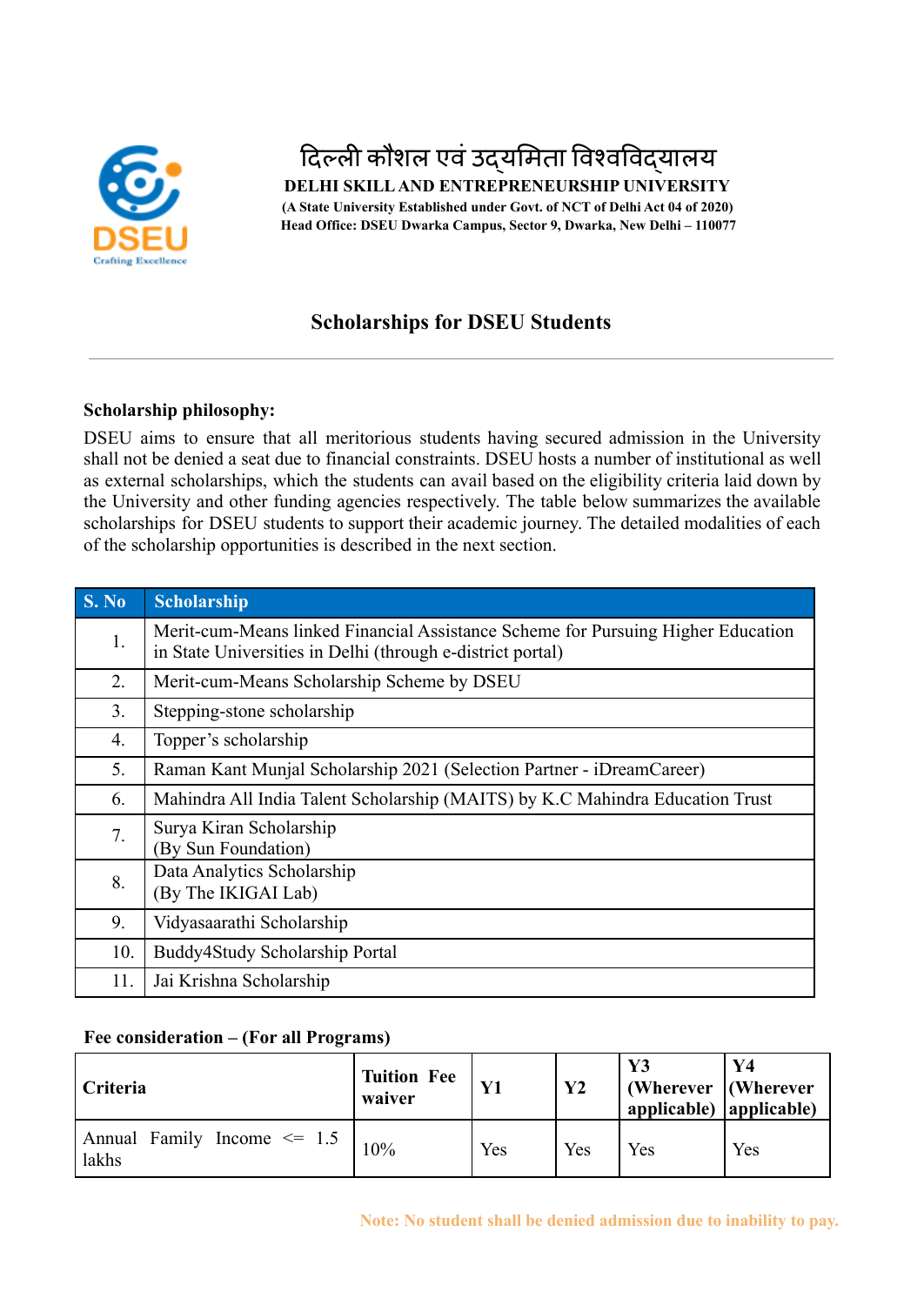## **1. Merit-cum-Means Linked Financial Assistance Scheme for Pursuing Higher Education in State Universities of Delhi**

## **Introduction:**

Delhi government has initiated a merit-cum-means scholarship for deserving students who are interested in pursuing higher studies from state universities of Delhi**.**

## **Eligibility:**

i. The student should have been enrolled for an **Undergraduate Program** in any of the Delhi State Public Universities or Colleges/ Institutes affiliated to Delhi State Public **Universities** 

ii. The student should fulfill the income/ financial criteria and academic performance criteria as specified for each category mentioned below:

| <b>Eligibility</b><br>(Gross Annual Family Income of<br><b>Student from all Sources)</b>                      | Qualifying<br>Aggregate<br><b>Percentage in Class</b><br><b>XII</b> (Marks in All<br>Subjects) | Percentage<br>of Financial<br><b>Assistance</b> |
|---------------------------------------------------------------------------------------------------------------|------------------------------------------------------------------------------------------------|-------------------------------------------------|
| Category 1 - Beneficiary under National<br>Food Security Scheme & possess the<br>Card issued under the Scheme | 60%                                                                                            | 100%                                            |
| Category 2 - Not covered under category<br>1 but whose family income is upto Rs.<br>2.50 Lakh p.a.            | 60%                                                                                            | 50%                                             |
| Category 3 - Family income above Rs.<br>2.50 Lakh p.a. but not exceeding Rs.6<br>Lakh p.a.                    | 60%                                                                                            | 25%                                             |

## **Note:**

A relaxation of 5% in qualifying aggregate percentage of marks will be allowed to SC/ST Category students.

## **More details can be found:**

[https://edistrict.delhigovt.nic.in/eDownload/FaqForm/Faq\\_3006.pdf](https://edistrict.delhigovt.nic.in/eDownload/FaqForm/Faq_3006.pdf)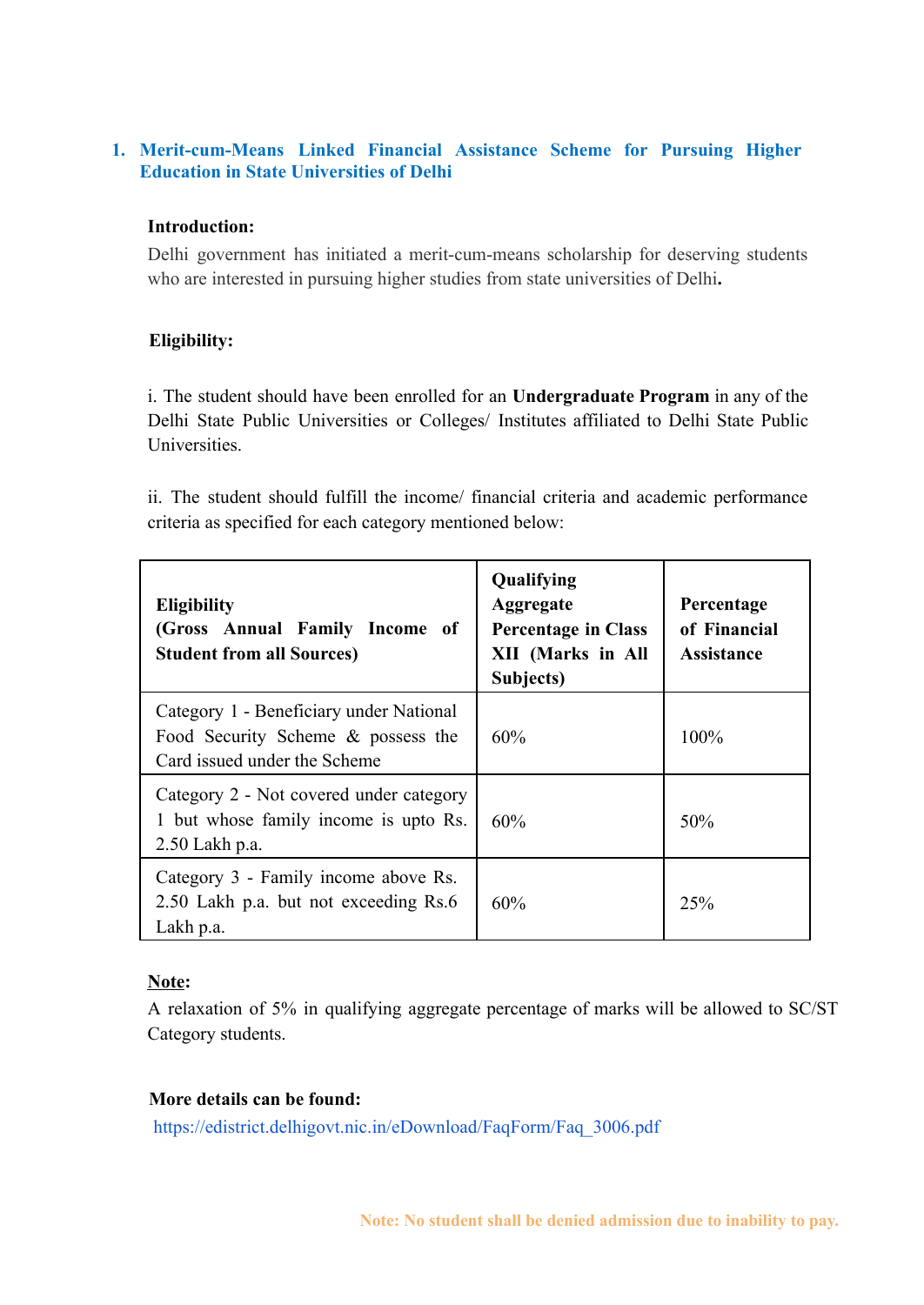## **Registration:**

- Students must register themselves at the link [https://edistrict.delhigovt.nic.in](https://edistrict.delhigovt.nic.in/)
- Registration dates will be announced on DSEU website, once the fresh registrations are notified by the competent authority at the higher education department, GNCTD.
- Hard copy of the Application (filled online) along with uploaded documents is required to be submitted in the concerned DSEU Campus.

# **2. Merit-cum-Means Scholarship Scheme by DSEU**

## **Introduction**

Delhi Skill and Entrepreneurship University has initiated a Merit-cum-Means scholarship scheme for deserving students who are interested in pursuing higher studies from DSEU.

# **Eligibility:**

i. The student should have been enrolled for a **Full-time Diploma or Lateral Entry to Full-time Diploma program** at DSEU.

ii. The student should fulfill the income/ financial critera and academic performance criteria as specified for each category mentioned below:

## For Boys

- Oualifying Aggregate Percentage (Marks in All Subjects)  $> = 60\%$
- Beneficiary under NFS scheme: 100% tuition fee assistance
- Family income (1 2.5 LPA): 50% tuition fee assistance
- Family income (2.5 6 LPA): 25% tuition fee assistance

## For Girls

- Qualifying Aggregate Percentage (Marks in All Subjects)  $> = 50\%$
- Family income (Less than 2.5 LPA): 100% tuition fee assistance
- Family income (2.5 6 LPA): 50% tuition fee assistance

## **Application:**

Application for the same will be done through DSEU website where it will also be notified when applications are opened for this scholarship.

## **Award of scholarships:**

- Students may have to pay the required fee as per the designed structure for the semester during the stipulated time
- MCM will be awarded towards the end of the semester (exact date to be declared later) after considering other scholarship(s) received / expected to be received by the students
- The scholarship amount will be either paid to the to the student (payment mode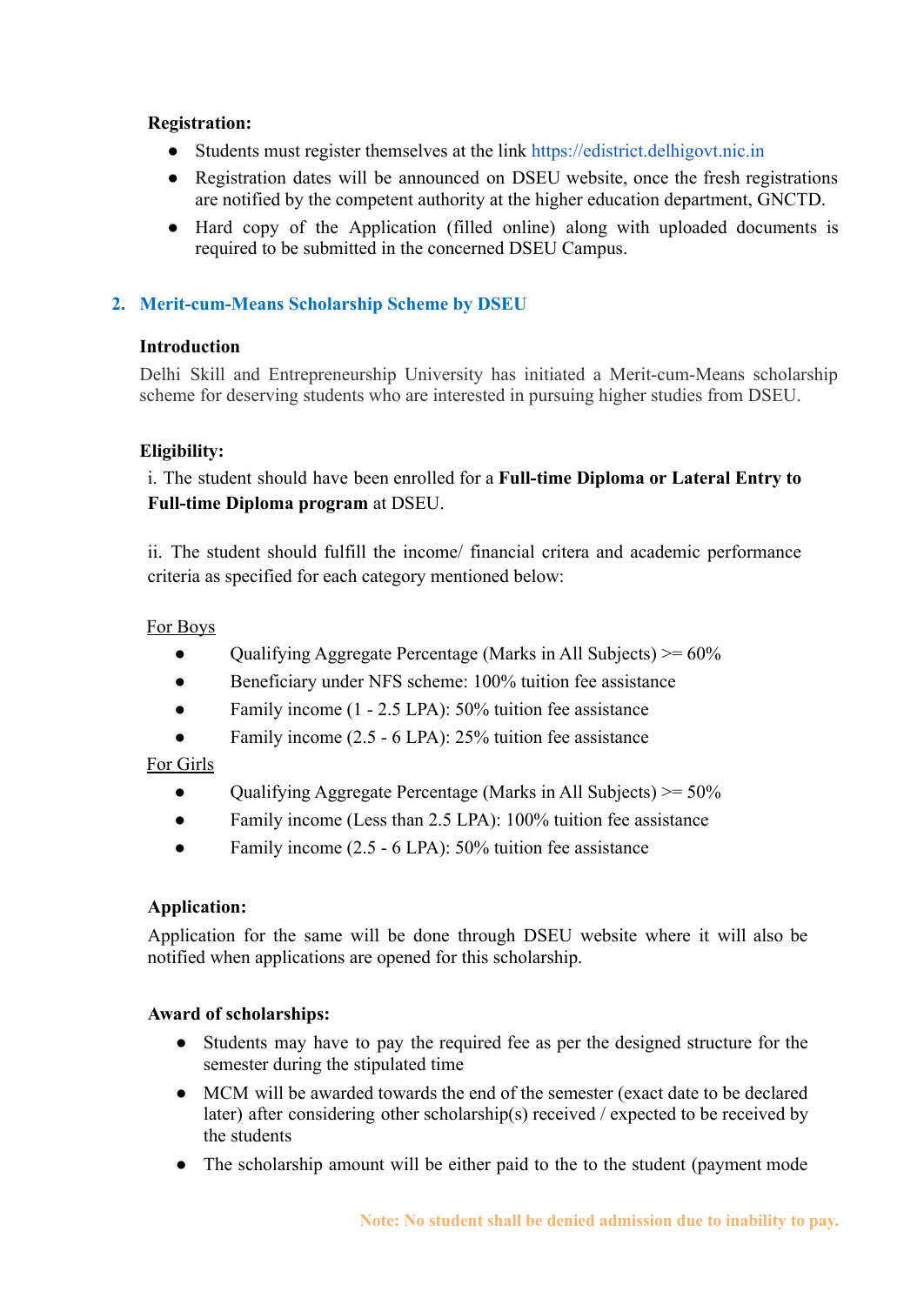to be decided at the time of scholarship result declaration) or adjusted against the pending/ future fees amount

## **Retention of scholarship**

- MCM by DSEU will be awarded based on Class X or Class XII marks for the first year only.
- For a student availing MCM, he/she must have 60% or above (for boys) and 50% or above (for girls) in the first year and second year to retain the scholarship in second and third year respectively.

## **Other terms and conditions**

- If a student wishes to avail the scholarship, he/she must fill the application form. No student shall be considered for the scholarship without application.
- At any point of time, if a student is found to have hidden information about other scholarship(s) received to avail MCM, the entire MCM scholarship amount awarded to that student shall be forfeited. Additionally, DSEU may also take appropriate action against the concerned student.
- The continuation of this scholarship for further batches is solely at the discretion of DSEU.

## **3. Stepping-Stone Scholarship (SSS) – For UG students**

#### **Introduction**:

The Scholarship has been introduced to support and encourage higher education of students who wish to pursue Undergraduate Degree Programs at DSEU. The number of awardees under this scheme can be a maximum of  $1/10<sup>th</sup>$  of the total student admissions in UG programmes.

## **Eligibility:**

- Students who take admission in Undergraduate Degree Programs (except BBA retail management) at DSEU in Academic Year 2021-22 are eligible under this Scheme if they are not be eligible for *"Merit-cum-Means Linked Financial Assistance Scheme for Pursuing Higher Education in State Universities of Delhi"*
- Students with aggregate percentage greater than  $75\%$ <sup>\*</sup> in class  $12<sup>th</sup>$  shall only be considered eligible to apply
- The student should have secured admission at DSEU as per the admission criteria and admission process set up by DSEU through Entrance Test/ Merit Based Selection process after completion of Secondary Examination/ Senior Secondary Examination/ required qualifying examination.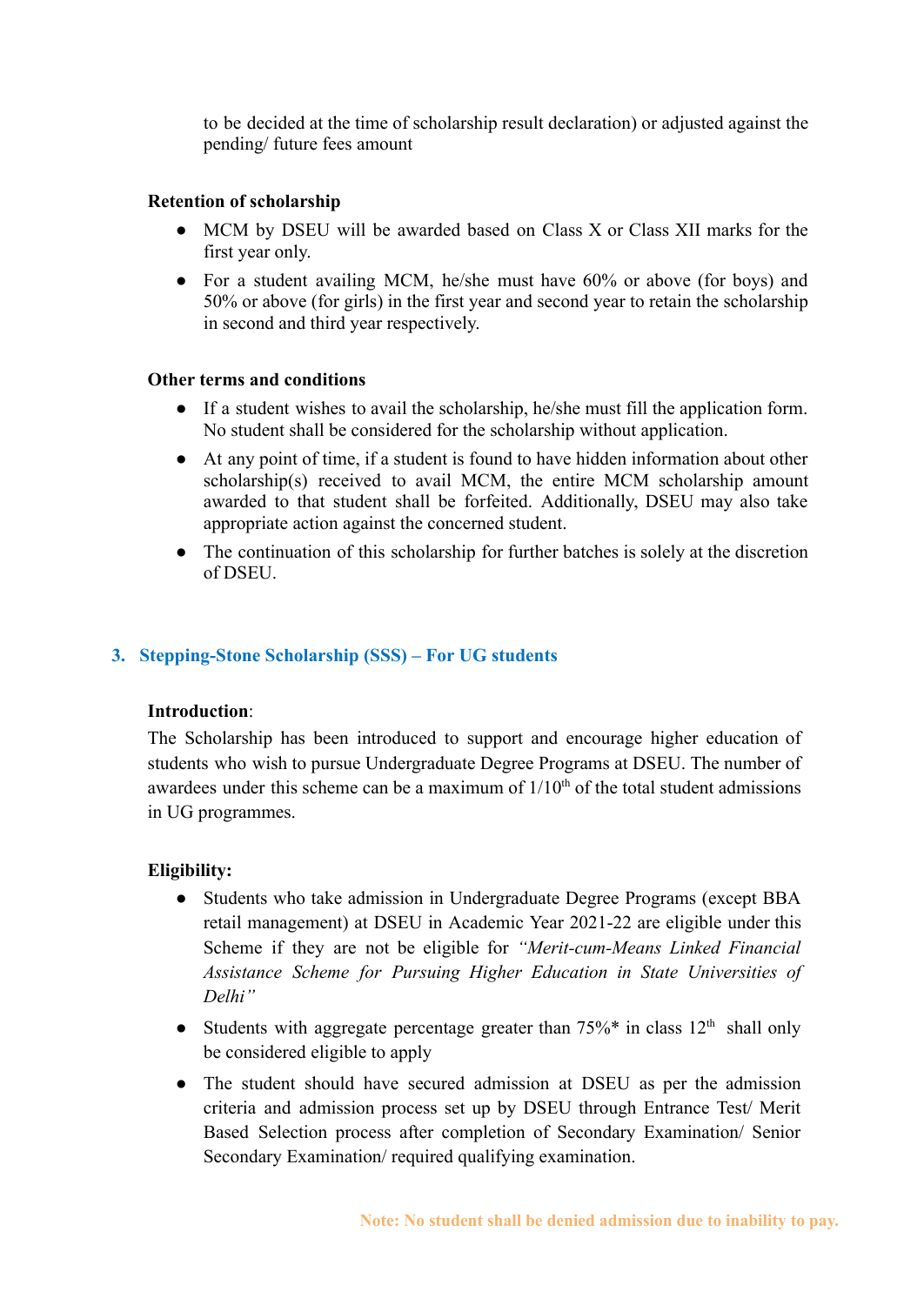## **Quantum:**

• Amount equal to 25% of the total tuition fee will be provided as scholarship

## **Application:**

Application for the same will be done through DSEU website where it will be also be notified when applications are opened for SSS

## **Award of scholarships:**

- Students may have to pay the required fee as per the designed structure for the semester during the stipulated time
- SSS will be awarded towards the end of the semester (exact date to be declared later) after considering other scholarship(s) received / expected to be received by the students
- The scholarship amount will be either paid to the to the awardees (payment mode to be decided at the time of scholarship result declaration) or adjusted against the pending/ future fees amount

## **Retention of scholarship**

- SSS will be awarded based on Class XII marks for the first year only.
- For a student availing SSS, he/she must rank in top 10% of the class (based on CGPA) to retain the scholarship in 2nd and 3rd year.

## **Other terms and conditions**

- If a student wishes to avail the scholarship, he/she must fill the application form. No student shall be considered for the scholarship without application.
- At any point of time, if a student is found to have hidden information about other scholarship(s) received to avail SSS, the entire SSS scholarship amount awarded to that student shall be forfeited. Additionally, DSEU may also take appropriate action against the concerned student.
- The continuation of this scholarship for further batches is solely at the discretion of DSEU.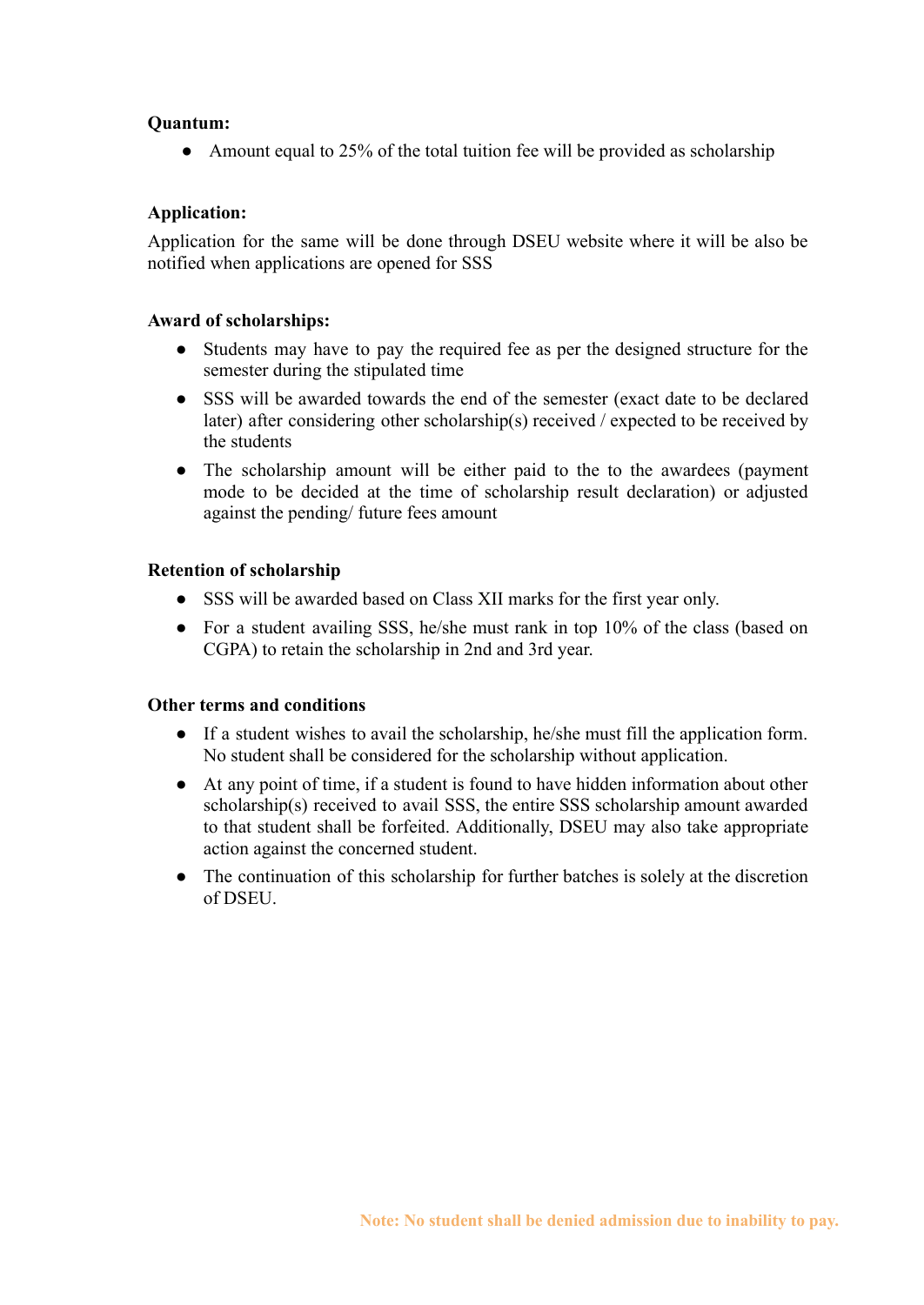# **4. Topper's Scholarship - For Full- time Diploma students**

## **Introduction**:

Merit Scholarship for Full-time Diploma Students is a scholarship scheme for **top 500 CET rankers for Full-time Diploma Programs (except Pharmacy)**. These top 500 rankers will be eligible to receive a tuition fee waiver. In addition, top 15 CET rankers for Diploma in Pharmacy will also be covered under the same scholarship scheme of the University.

## **Eligibility**:

- Top 500 rankers in CET exam for Full-time Diploma Programs (other than Pharmacy) and top 15 rankers in CET exam for diploma in pharmacy at DSEU.
- The candidate should have secured admission at DSEU as per the admission criteria and admission process set up through CET
- The candidate must not have obtained any other govt. / private scholarship or financial assistance through central / state run schemes

## **Quantum:**

| <b>Combined rank (CET)</b>                                          | <b>Scholarship amount</b> |
|---------------------------------------------------------------------|---------------------------|
| 1-100 (Full-time Diploma, except Pharmacy)<br>or $1-3$ (Pharmacy)   | 100% of tuition fee       |
| 101-250 (Full-time Diploma, except Pharmacy)<br>or $4-8$ (Pharmacy) | 75% of tuition fee        |
| 251-500 Full-time Diploma, except Pharmacy)<br>$9-15$ (Pharmacy)    | 50% of tuition fee        |

#### **Application:**

Application for the same will be done through DSEU website where it will also be notified when applications will be opened.

#### **Award of scholarship:**

- List of awardees will be published on DSEU website within 3 working days after the last date to apply
- Awardees may be exempted from paying the tuition fee or will have to pay the fee partially for the  $1<sup>st</sup>$  and  $2<sup>nd</sup>$  semester depending on the exact date when scholarship is awarded and the quantum. Scholarship for the subsequent semesters will be subject to the student fulfilling the retention criteria (as mentioned below).
- After the award of scholarship, if it is observed that a student has paid fee amount higher than he/ she is supposed to, the excess amount will be either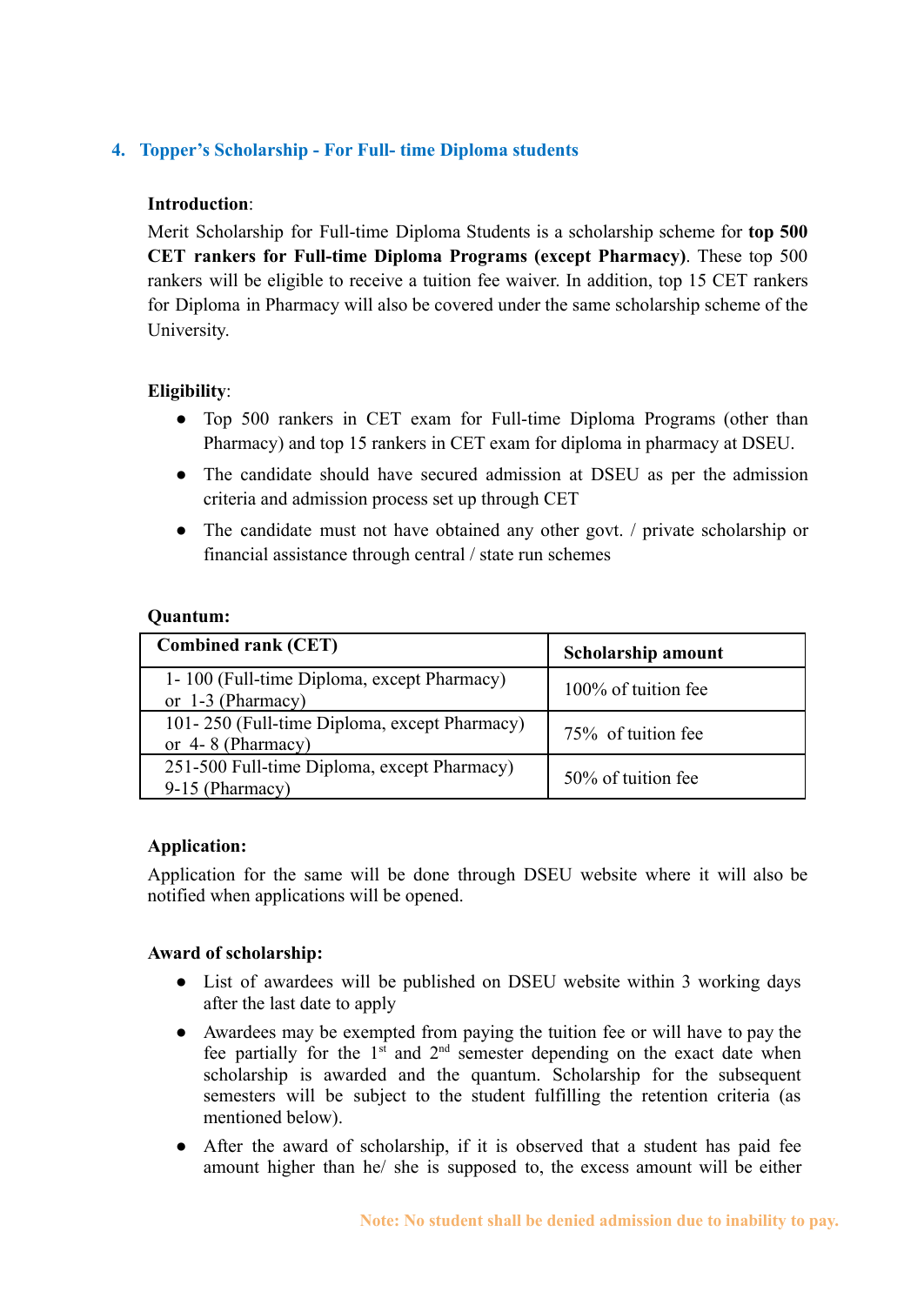refunded to the awardees or adjusted against the future fees amount

## **Retention of scholarship:**

- Topper's scholarship will be awarded for the  $1<sup>st</sup>$  and  $2<sup>nd</sup>$  semester only
- To retain the scholarship in subsequent years, the student must maintain CGPA  $>= 6.5$

#### **Other terms and conditions:**

- If a student wishes to avail the scholarship, he/she must fill the application form. No student shall be considered for the scholarship without application.
- Once a student is awarded topper's scholarship, he/she will not be eligible to apply for any other financial scholarship through DSEU
- The continuation of this scholarship for further batches is solely at the discretion of DSEU

#### **5. Raman Kant Munjal Scholarship 2021 - For UG Students (BBA in BFSI / B.com in BPM)**

#### **Introduction:**

Raman Kant Munjal Scholarship has been started by Hero Group with the objective to help the meritorious students who are in need to receive financial support for their higher education

#### **Eligibility:**

- Only for student's securing admission in the following full-time course at DSEU.
	- BBA (Banking, Financial Services, and Insurance)
	- B.Com. (Business Process Management)
- Applicant should have completed class  $12<sup>th</sup>$  in 2021 with 10th AND  $12<sup>th</sup>$ aggregate Scores  $\geq$  70%
- Applicant's annual Family Income should be less than 4 Lakhs (per annum)
- Applicant should be maximum 19 years as on 31.05.2022
- Applicants should not be a recipient of any other scholarship for the undergraduate course.

#### **Quantum:**

- Scholarship of upto Rs. 50,000 will be awarded to total of 5 student per year for a period of 3 years
- The exact scholarship amount will depend on the program fees.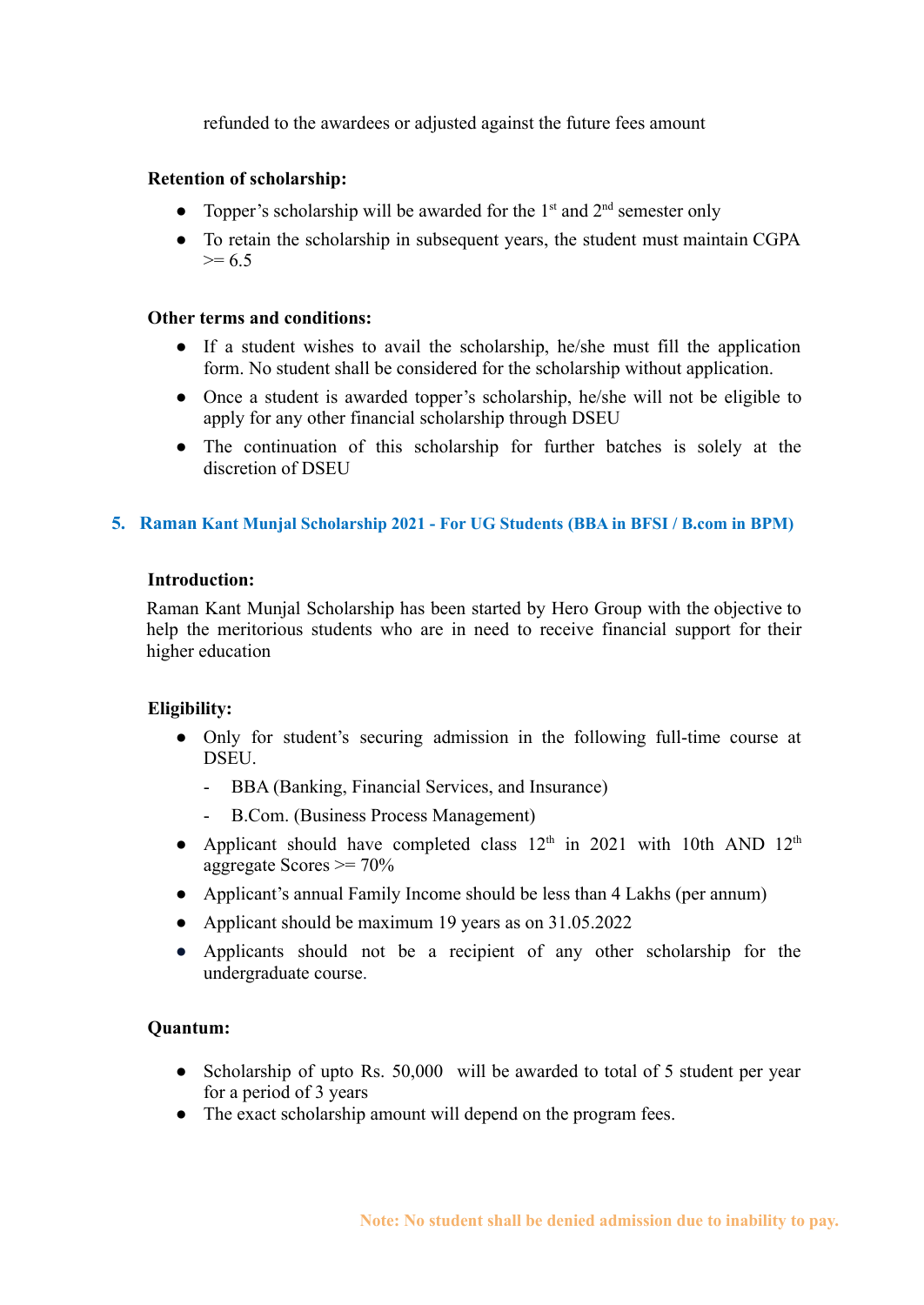#### **Application:**

Students can apply for this scholarship through below link as per the date notified by the University:

[https://docs.google.com/forms/d/e/1FAIpQLSfFuttX2mIaO9Kh4vY07u-1ueMxIpbK](https://docs.google.com/forms/d/e/1FAIpQLSfFuttX2mIaO9Kh4vY07u-1ueMxIpbKgt1LQEG3XI6pjHaOWQ/viewform) [gt1LQEG3XI6pjHaOWQ/viewform](https://docs.google.com/forms/d/e/1FAIpQLSfFuttX2mIaO9Kh4vY07u-1ueMxIpbKgt1LQEG3XI6pjHaOWQ/viewform)

#### **Note***:*

DSEU's role is limited to providing the information about The Raman Kant Munjal Scholarship and the sole discretion to award this scholarship remains with the Raman Kant Foundation & iDreamCareer (official scholarship selection partner)

## **6. Mahindra All India Talent Scholarship – For Full-time Diploma & Lateral Entry to Diploma students**

## **Introduction:**

- This scholarship is for students who are pursuing a Diploma programs in a Government recognised institute and has secured admission in the first year or has secured direct admission to the second year (Lateral Entry to Full-time Diploma).
- Students who have completed the first year are not eligible to apply for this scholarship.

#### **Application:**

● Students can apply for this scholarship through below link: <https://mapps.mahindra.com/feedbackform/?id=maits2021>

#### **Quantum:**

• INR 10,000 per year will be awarded to the selected applicants for a maximum of three years

#### **Note***:*

DSEU's role is limited to providing the information about The K.C. Mahindra Scholarship and the sole discretion to award this scholarship remains with the KC Mahindra Education Trust.

#### **7. Surya Kiran Scholarship - For UG and Diploma Students in select programs**

#### **Introduction:**

Surya Kiran scholarship is being offered by Sun foundation to encourage higher education of students through DSEU in specific programs.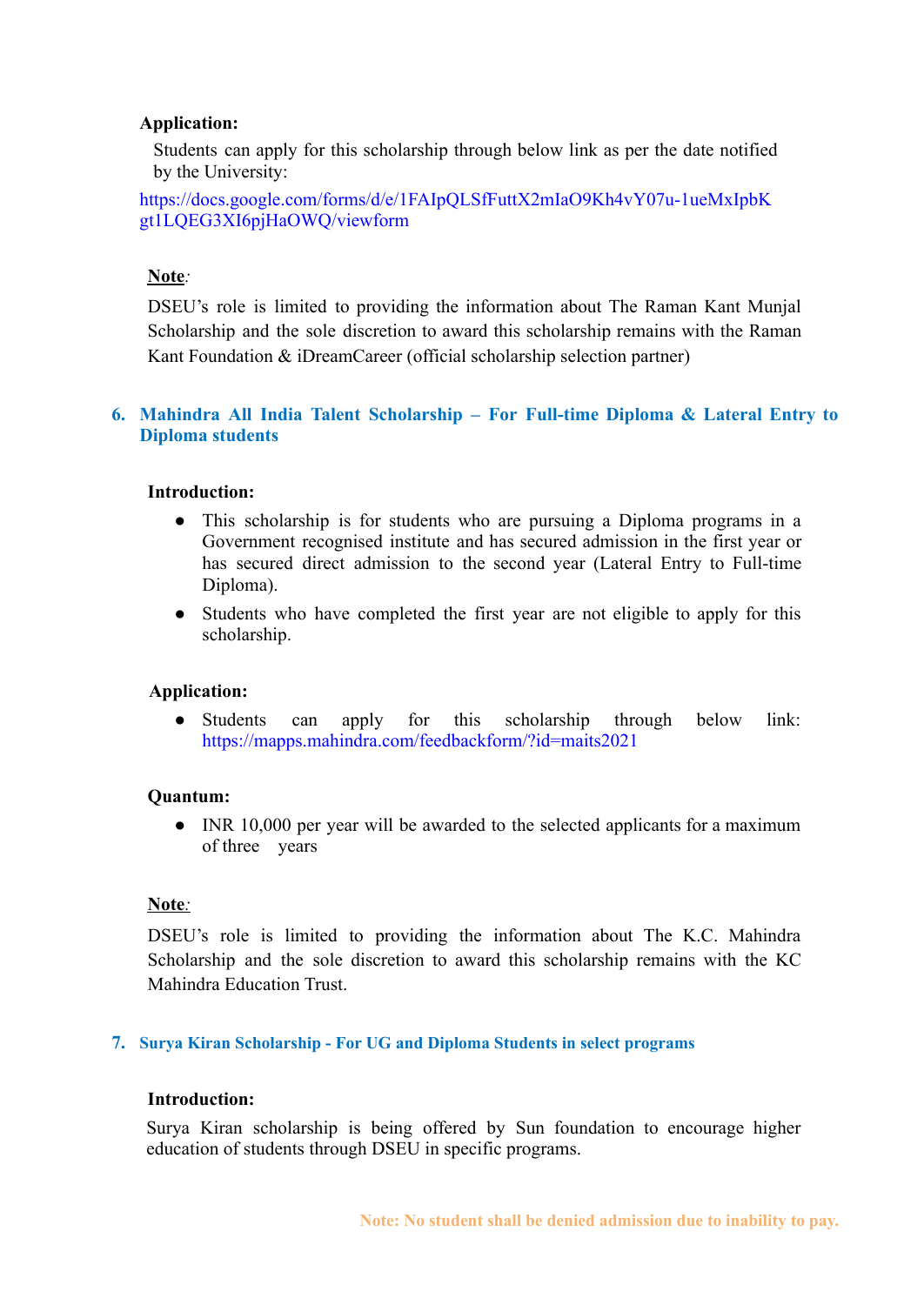## **Eligibility:**

● Only for student's securing admission in the following full-time Programs at DSEU:

| S. No. | <b>Program Name</b>            | <b>No. of Scholarships</b> |  |
|--------|--------------------------------|----------------------------|--|
| 1.     | B.A. (Digital Media & Design)  | 3                          |  |
| 2.     | BMS (e-Commerce Operations)    | $\overline{2}$             |  |
| 3.     | Automobile Engineering         | 3                          |  |
| 4.     | <b>Computer Engineering</b>    | 3                          |  |
| 5.     | Cosmetology & Health           | 3                          |  |
| 6.     | <b>Electronics Engineering</b> | 3                          |  |
| 7.     | Interior Design                | 3                          |  |

● Applicants should not be a recipient of any other scholarship.

## **Quantum**:

• Scholarship amount upto 50,000/- INR (per annum) will be awarded for 5 students from Degree Programs & 15,000/- INR (per annum) for 15 students from Diploma Programs for a maximum period of 3 years.

## **Application:**

**●** Students can apply for this scholarship through the link below: <https://forms.gle/11PRVuFBgr3EKqsF8>

# **8. Data Analytics Scholarship**

## **Introduction**

IKIGAI lab is offering scholarships to encourage higher education for students specifically from the B.Sc. Data Analytics Undergraduate program being offered by DSEU.

# **Eligibility**

- **●** Only for students securing admission in the B.Sc (Data Analytics) program at DSEU.
- Applicants should not be a recipient of any other scholarship.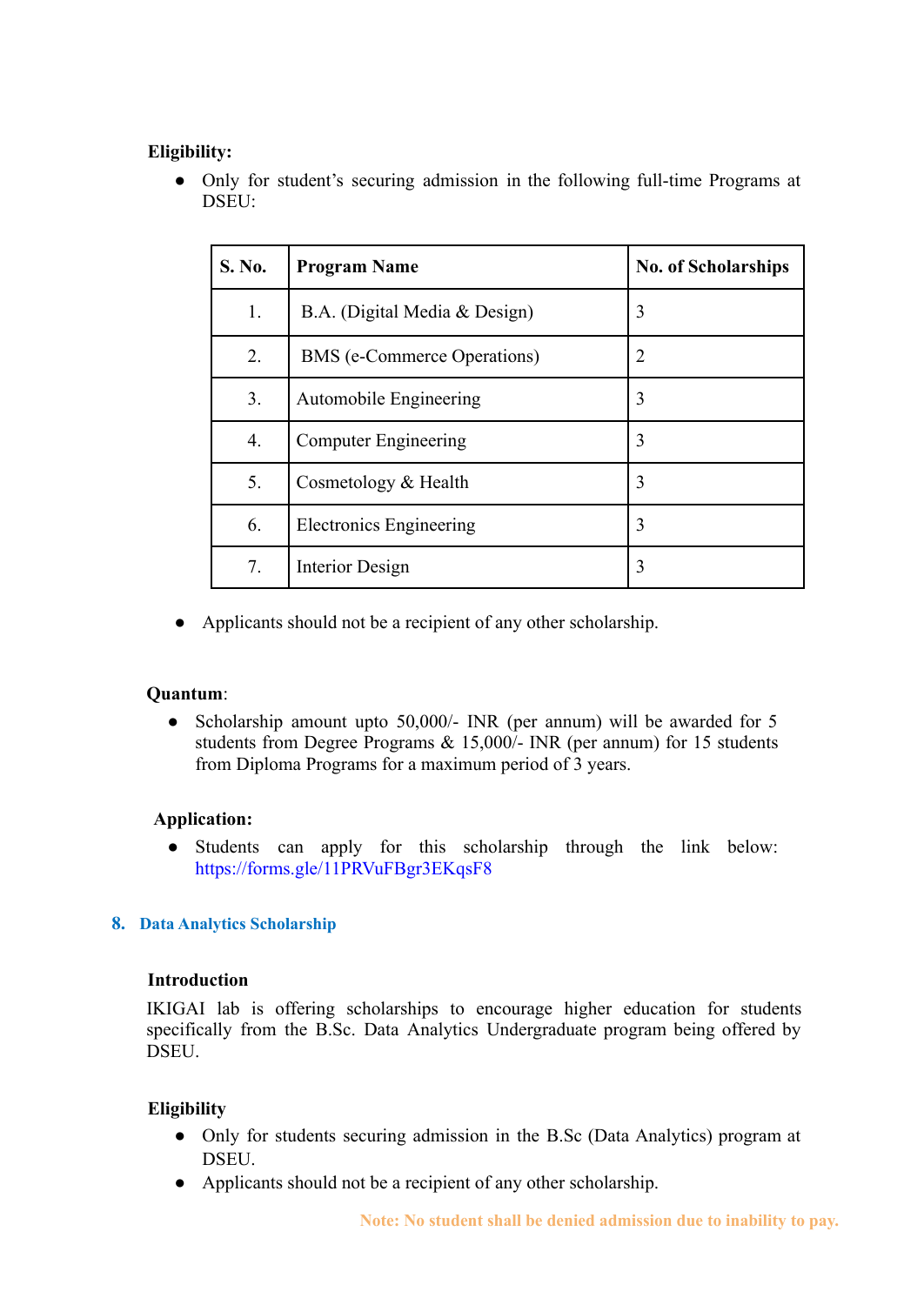#### **Quantum:**

- Scholarship Amount Upto 12,000/- INR (per annum) will be awarded to the selected students for a maximum period of 3 year
- Scholarships will be awarded to 12 students on the basis of the candidate's combined rank and interview.

#### **Application:**

Students can apply for this scholarship through below link: [https://forms.gle/8RCN1ba7XbxG1chw8](https://forms.gle/8RCN1ba7XbxG1chw)

## **9. Vidyasaarathi Scholarship**

#### **Introduction**

DSEU has been formally enlisted for multiple scholarships on Vidyasaarathi portal.

Vidyasaarathi is a technology-enabled initiative by NSDL e-Governance Infrastructure Limited (NSDL e-Gov) to bridge the gap in education finance in the country through an online platform. Students can search and apply for various education finance schemes they are qualified for.

## **10. Buddy4Study Scholarships**

#### **Introduction:**

DSEU has been formally enlisted for multiple scholarships on Buddy4Study portal.

#### **Application:**

- **●** Please read about the scholarships, their eligibility and criteria before applying. Please visit the website – <https://www.buddy4study.com/scholarships> for more information.
- Diploma Students: Please visit <https://www.buddy4study.com/scholarships/polytechnic-diploma-iti>
- UG/ PG students: Please visit <https://www.buddy4study.com/scholarships/graduation>

#### **11. Jai Krishna Scholarship by Chetak Foundation - For UG Students (BMS in Land Transportation and e-Commerce Operations)**

#### **Introduction:**

Jai Krishna Scholarship has been started by Chetak Foundation with the objective to help the meritorious girl students who are in need to receive financial support for their higher education